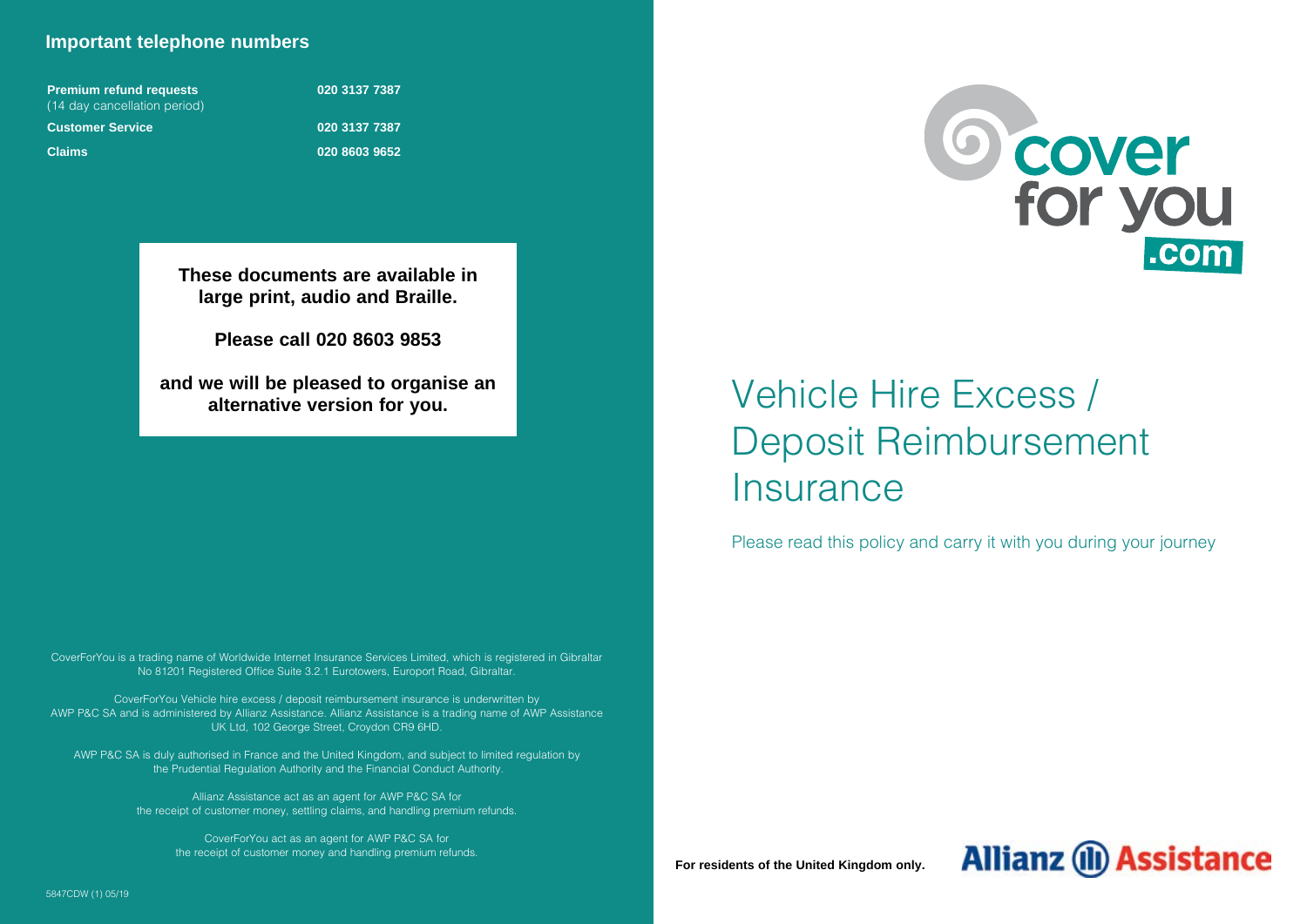# **Contents**

|                                               | Page number |
|-----------------------------------------------|-------------|
| Summary of cover                              |             |
| Important information                         | $1 - 4$     |
| Definition of words                           | $5-6$       |
| General exclusions                            | 7           |
| Conditions                                    | 8           |
| Making a claim                                | 9           |
| Making a complaint                            | 10          |
| Excess / Deposit reimbursement – Section 1    | 11          |
| Misfuelling cover - Section 2                 | 11          |
| Personal possessions - Section 3              | 12          |
| Rental vehicle key cover - Section 4          | 13          |
| Rental vehicle breakdown recovery - Section 5 | 13          |
|                                               |             |

# **Summary of cover**

The following is only a summary of the main cover limits. **You** should read the rest of this policy for the full terms and conditions.

|    | Cover                                                                                       | Limit (up to)                                |
|----|---------------------------------------------------------------------------------------------|----------------------------------------------|
| 1  | <b>Excess / Deposit reimbursement</b>                                                       | £7,500 (£10,000 within the policy year)      |
|    | 2 Misfuelling cover                                                                         | £500 (£1,000 within the policy year)         |
| 3  | <b>Personal possessions</b><br>- Single item, pair or set<br>- Tobacco, alcohol, fragrances | £300<br>£150<br>£50                          |
|    | 4 Rental car key cover<br>- Lost, stolen or damaged keys<br>- Lock out                      | £500 (£2,000 within the policy year)<br>£200 |
| 5. | Rental vehicle breakdown recovery                                                           | £500                                         |

# **Important information**

**Thank you for taking out CoverForYou Vehicle Hire Excess / Deposit Reimbursement insurance.**

**Your policy schedule shows the people who are covered and any special terms or conditions that may apply.**

**Your policy does not cover everything. You should read this policy carefully to make sure it provides the cover you need. If there is anything you do not understand, call 020 3137 7387 or email cdw@coverforyou.co.uk.**

#### **Insurer**

**Your** CoverForYou Vehicle Hire Excess / Deposit Reimbursement Insurance is underwritten by AWP P&C SA and administered by Allianz Assistance.

# **How your policy works**

**Your** policy and policy schedule is a contract between **you** and **us**. **We** will pay for any claim **you** make which is covered by this policy and happens during the **period of insurance**.

Unless specifically mentioned, the benefits and exclusions within each section, apply to each

# **person insured**.

Certain words have a special meaning as shown under the heading 'Definition of words'. These words have been highlighted by the use of bold print throughout the policy document.

# **Information you need to tell us**

There is certain information that **we** need to know as it may affect the terms of the insurance cover **we** can offer **you**.

**You** must, to the best of **your** knowledge, give accurate answers to the questions **we** ask when **you** buy **your** CoverForYou insurance policy. If **you** do not answer the questions truthfully it could result in **your** policy being invalid and could mean that all or part of a claim may not be paid.

If **you** think **you** may have given **us** any incorrect answers, or if **you** want any help, please call **020 3137 7387** as soon as possible and **we** will be able to tell **you** if **we** can still offer **you** cover.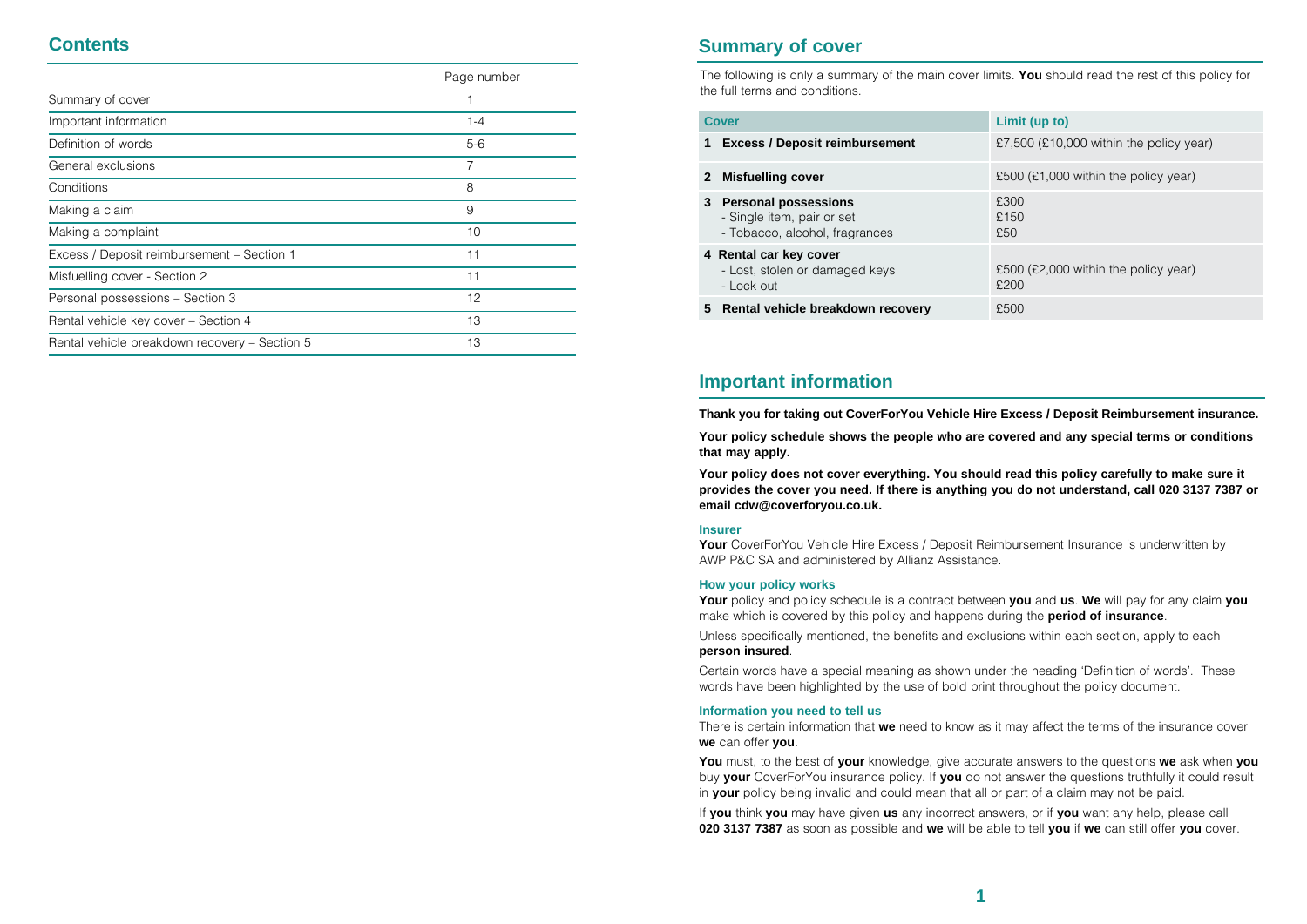# **Cancellation rights**

If **your** cover does not meet **your** requirements, please notify **us** within 14 days of receiving **your** policy schedule and return all **your** documents for a refund of **your** premium.

# **You** can email **cdw@coverforyou.co.uk** or call **020 3137 7387.**

If during this 14 day period **you** have travelled, made a claim or intend to make a claim, then **we** can recover all costs that **you** have used for those services.

Please note that **your** cancellation rights are no longer valid after this initial 14 day period.

# **Financial Services Compensation Scheme (FSCS)**

For **your** added protection, the **insurer** is covered by the FSCS. **You** may be entitled to compensation from the scheme if the **insurer** cannot meet its obligations. This depends on the type of business and the circumstances of the claim.

Insurance cover provides protection for 90% of the claim, with no upper limit.

Further information about the compensation scheme arrangements is available from the FSCS, call **0800 678 1100** or **020 7741 4100** or by visiting their website at **www.fscs.org.uk**.

# **Governing law**

Unless agreed otherwise, English law will apply and all communications and documentation in relation to this policy will be in English. In the event of a dispute concerning this policy the English courts shall have exclusive jurisdiction.

# **Contracts (Rights of Third Parties) Act 1999**

**We**, the **insurer** and you do not intend any term of this contract to be enforceable by any third party pursuant to the Contracts (Rights of Third Parties) Act 1999.

# **Automatic renewal of your insurance cover**

If **you** have annual cover, **your** policy will be automatically renewed, unless **you** have requested **us** not to do so, or **you** are no longer eligible for cover under the CoverForYou policy. **We** will write to **you** at least 21 days before **your** renewal date, with details of **your** renewal terms and any changes to the cover or premium rates.

Payment of the renewal premium will be taken from **your** specified credit or debit card, to make sure that **your** cover continues. **We** can only automatically renew **your** policy if the card holder has given their explicit consent for their card to be used at renewal date. Unless **you** inform **us** otherwise, **we** will assume that **your** details have not changed and that consent has been given by the cardholder to make payment with their card.

If **you** wish to opt out of automatic renewal, please email **cdw@coverforyou.co.uk** or call **020 3137 7387**.

# **Data protection notice**

**We** care about **your** personal data.

The summary below and **our** full privacy notice explain how Allianz Assistance protects **your** privacy and uses **your** personal data.

**Our** full privacy notice is available at **www.allianz-assistance.co.uk/privacy-policy-and-cookies/**. If a printed version is required, please write to Legal and Compliance Department, Allianz Assistance, 102 George Street, Croydon CR9 6HD.

# **• How will we obtain and use your personal data?**

**We** will collect **your** personal data from a variety of sources including:

- Data that **you** provide to **us**; and
- Data that may be provided about **you** from certain third parties, such as vehicle recovery operators in the event of a breakdown.

**We** will collect and process **your** personal data in order to comply with **our** contractual obligations and/or for the purposes of **our** legitimate interests including:

- Entering into or administering contracts with **you**;
- Informing **you** of products and services which may be of interest to **you**.

# **• Who will have access to your personal data?**

**We** may share **your** personal data:

- With public authorities, other Allianz Group companies, industry governing bodies, regulators, fraud prevention agencies and claims databases, for underwriting and fraud prevention purposes;
- With other service providers who perform business operations on **our** behalf;
- Organisations who **we** deal with which provide part of the service to **you** such as **your** car hire company;
- To meet **our** legal obligations including providing information to the relevant ombudsman if **you** make a complaint about the product or service that **we** have provided to **you**.

**We** will not share information about **you** with third parties for marketing purposes unless **you** have specifically given **us your** consent to do so.

# **• How long do we keep your personal data?**

**We** will retain **your** personal data for a maximum of seven years from the date the insurance relationship between **us** ends. If **we** are able to do so, **we** will delete or anonymise certain areas of **your** personal data as soon as that information is no longer required for the purposes for which it was obtained.

# **• Where will your personal data be processed?**

Your personal data may be processed both inside and outside the European Economic Area (EEA).

Whenever **we** transfer **your** personal data outside the EEA to other Allianz Group companies, **we** will do so on the basis of Allianz's approved binding corporate rules (BCR). Where Allianz's BCR do not apply, **we** take steps to ensure that personal data transfers outside the EEA receive an adequate level of protection.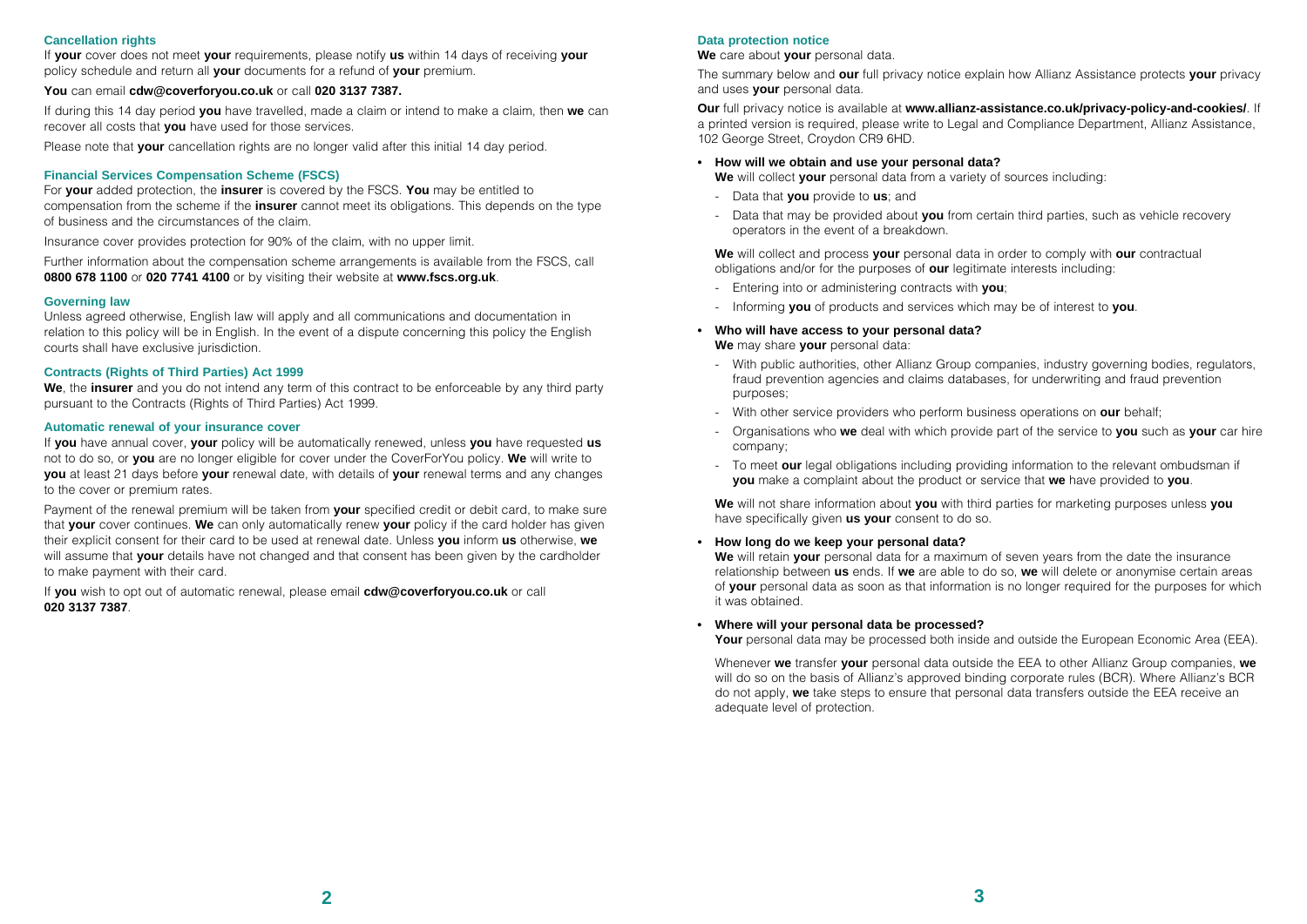# **• What are your rights in respect of your personal data?**

**You** have certain rights in respect of **your** personal data. **You** can:

- Request access to it and learn more about how it is processed and shared:
- Request that **we** restrict any processing concerning **you**, or withdraw **your** consent where **you** previously provided this;
- Request that **we** stop processing it, including for direct marketing purposes;
- Request that **we** update it or delete it from **our** records;
- Request that **we** provide it to **you** or a new insurer; and
- File a complaint.

# **• Automated decision making, including profiling**

**We** carry out automated decision making and/or profiling when necessary.

#### **• How can you contact us?**

If **you** would like a copy of the information that **we** hold about **you** or if **you** have any queries about how **we** use **your** personal data, **you** can contact **us** as follows:

By post: Data Protection Officer, AWP Assistance UK Ltd, 102 George Street, Croydon CR9 6HD

### By telephone: **020 8603 9853**

By email: **AzPUKDP@allianz.com**

# **Definition of words**

When the following words and phrases appear in the policy document or policy schedule, they have the meanings given below. These words are highlighted by the use of bold print.

# **Area of cover**

- **UK**
- **Europe**

**UK**, Continental Europe, Mediterranean islands, Madeira, Canary Islands, the Azores, Republic of Ireland, Iceland, Russia, Estonia, Latvia, Lithuania, Belarus, Ukraine, Moldova and Georgia.

- **Worldwide (excluding USA)** Worldwide, excluding United States of America, Canada and all Islands in the Caribbean Sea including the Bahamas.
- **Worldwide (including USA)** Worldwide.

#### **Note**

• There is no cover in Afghanistan, Belarus, Congo, Iran, Iraq, Ivory Coast, Liberia, North Korea, Burma, Sudan and Zimbabwe.

# **Damage**

Damage to the **insured vehicle** caused by fire, vandalism, accident or theft occurring during **your rental period**.

# **Economic sanction(s)**

Any sanction, prohibition or restriction under United Nations resolutions or the trade or economic sanctions, laws or regulations of the European Union or **United Kingdom**. These may change from time to time and can include prohibiting the transfer of funds to a sanctioned country, freezing the assets of a government, the corporate entities and residents of a sanctioned country, or freezing the assets of specific individuals or corporate entities.

# **Excess / Deposit**

The amount stated in **your vehicle rental agreement** that **you** are responsible for in the event of **damage** to the **insured vehicle**.

# **Family / partner**

For annual policies only - two **relatives** aged between 18 and 85, named on the policy schedule. Each **person insured** can be covered independently.

# **Gadgets**

Mobile phones, smart phones, laptops, tablets, digital cameras, MP3 players, CD/DVD players, games consoles, video cameras, camera lenses, bluetooth headsets, satellite navigation devices, PDAs, e-readers, head/ear phones and wearable technology (such as a smart watch or a health and fitness tracker).

# **Home**

**Your** usual place of residence in the **UK**.

# **Insured vehicle**

The vehicle rented under a **vehicle rental agreement** within the **area of cover** detailed on **your** policy schedule and which **you** have agreed to hire from them according to the terms of **your vehicle rental agreement**. The vehicle must:

- be no more than 10 years old;
- have no more than 9 seats:
- not be driven off a Public Highway:
- not be a motor home, campervan, commercial vehicle, minibus, motorcycle or moped;
- have a retail purchase price of less than **£70,000**.

# **Insurer**

AWP P&C SA.

# **Main driver**

A person authorised to hire and drive the **insured vehicle** independently of any driver.

#### **Note**

• Multiple main drivers are only available on the Family annual policy.

#### **Named driver**

A person authorised to drive the **insured vehicle** independently of any driver, but is unable to hire the **insured vehicle** without the **main driver**.

# **Pair or set**

A number of items of **personal possessions** that belong together or can be used together.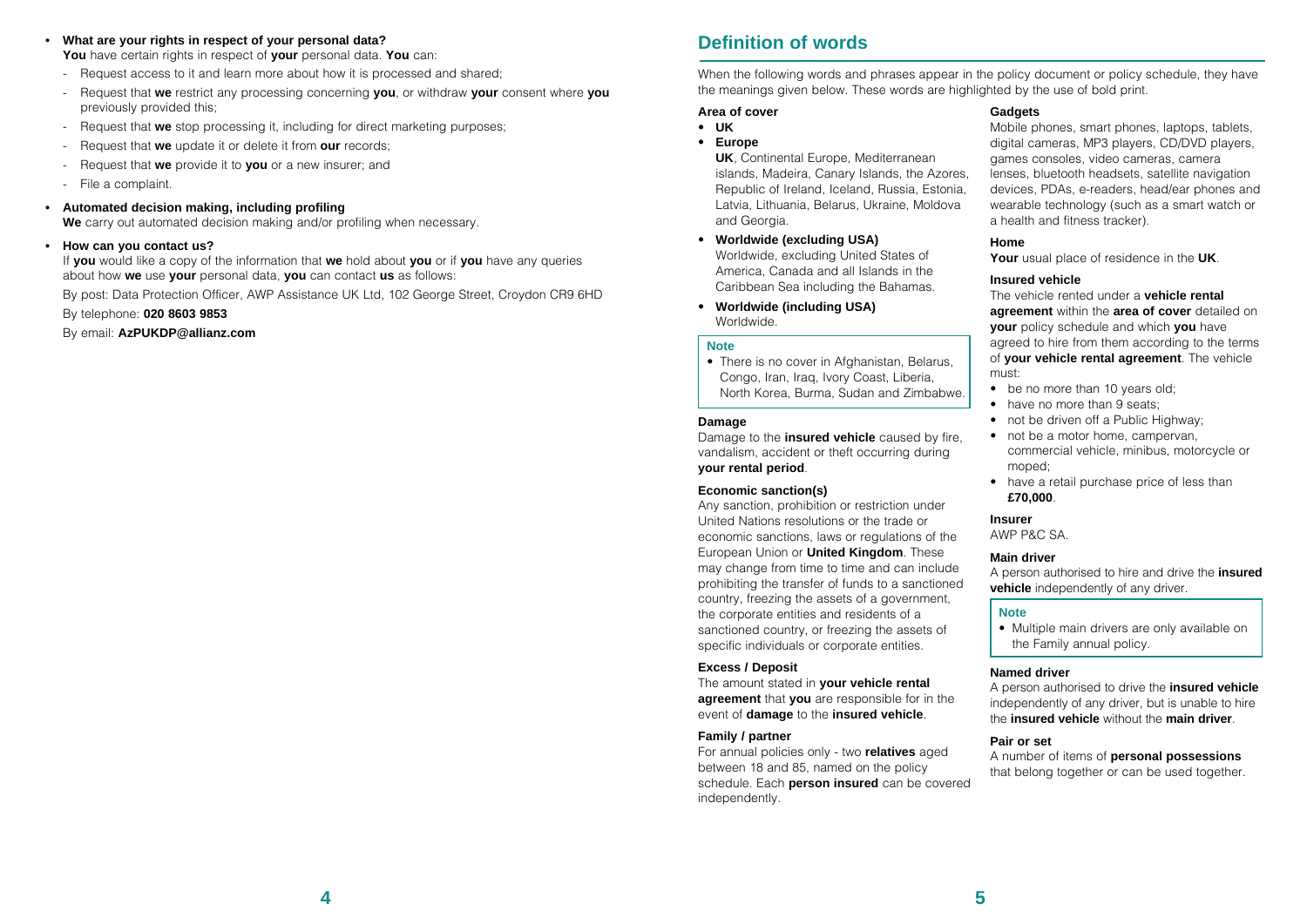#### **Period of insurance**

The cover for all sections starts at the beginning of **your rental period** and finishes at the end of **vour rental period**. All cover ends on the expiry date shown on your **policy** schedule.

- The single trip policy covers just one rental of up to 31 consecutive days in duration.
- The annual policy covers an unlimited number of rentals of up to 62 consecutive days per rental during the period of insurance.

# **Personal money**

Cash, cheques, postal and money orders, current postage stamps, travellers' cheques, coupons or vouchers which have a monetary value, admission tickets and travel tickets

# **Personal possessions**

Each of **your** suitcases, trunks and similar containers (including their contents) and articles worn or carried by **you** but excluding **personal money, valuables, gadgets** or documents of any kind including passports.

# **Relative**

**Your** mother (in-law), father (in-law), step parent (in-law), sister (in-law), brother (in-law), wife, husband, son (in-law), daughter (in-law), step child, foster child, partner (including common law and civil partnerships) or fiancé(e).

# **Rental company**

A car rental company or agency which must be fully licensed with the regulatory authority of the country, state or local authority where the **insured vehicle** is collected.

# **Rental period**

The dates **you** have arranged to hire the **insured vehicle**, as confirmed on **your vehicle rental agreement**.

- **You** will only be covered if **you** are aged between 18 and 85 at the date **your** policy was issued.
- **You** must have either purchased collision damage waiver insurance separately or have it included as part of **your vehicle rental agreement.**
- Any other trip which begins after **you** get back is not covered.
- A trip booked to last longer than 31 consecutive days for single trip policies (62 consecutive days for annual policies) is not covered.

# **Resident**

A person who has their main **home** in the **UK** and has not spent more than six months abroad during the year before the policy was issued.

# **United Kingdom (UK)**

England, Scotland, Wales, Northern Ireland, the Channel Islands and the Isle of Man.

# **Valuables**

Jewellery, gold, silver, precious metal or semiprecious articles, watches, furs, telescopes and binoculars.

# **Vehicle rental agreement**

The contract of hire between the **rental company** and the **person insured,** which is signed by **you** and that states the **excess / deposit you** are responsible for, following damage to the **insured vehicle** during the **rental period.**

# **Note**

This policy is not a motor insurance policy, nor is it a primary damage policy covering the **insured vehicle.** Section 1 of this policy only covers the amount of the **excess you** are responsible for under the terms of **your rental agreement** and not the full value of the **insured vehicle** itself.

# **We, our, us**

Allianz Assistance who administer the insurance and handle claims on behalf of the **insurer**.

# **You, Your, person(s) insured**

Each person shown on the policy schedule who is authorised to drive the **insured vehicle** for which the appropriate premium has been paid.

# **General exclusions**

The following exclusions apply to the whole of **your** policy:

**We** will not cover **you** for any claim arising from, or relating to, the following:

- **1** War, invasion, act of foreign enemy, hostilities (whether war is declared or not), civil war, civil commotion, rebellion, insurrection, military force, coup d'etat, terrorism, weapons of mass destruction.
- **2** Any epidemic or pandemic.
- **3 You** not following any advice or recommendations made by any government or other official authority including the Foreign and Commonwealth Office during the **period of insurance**.
- **4** Any **economic sanction** which prohibits **us**, the **insurer** or members of the Allianz Group from providing cover under this policy.
- **5 Your** property being held, taken, destroyed or damaged under the order of any government or customs officials.
- **6** Ionising radiation or radioactive contamination from nuclear fuel or nuclear waste or any risk from nuclear equipment.
- **7** Any currency exchange rate changes.
- **8** The failure or fear of failure or inability of any equipment or any computer program, whether or not **you** own it, to recognise or to correctly interpret or process any date as the true or correct date, or to continue to function correctly beyond that date.
- **9 You** acting in an illegal or malicious way.
- **10** Any loss caused as a direct or indirect result of anything **you** are claiming for, for example loss of earnings, unless it says differently in the policy.
- **11 You** not answering accurately any question(s) **we** have asked **you** at the time of taking out this policy, where **your** answer(s) may have affected **our** decision to provide **you** with this policy.
- **11** Any **damage** covered by **your vehicle rental agreement**.
- **12** Any **damage** that occurs as a result of **your** use of alcohol or drugs (other than drugs prescribed by a medical practitioner).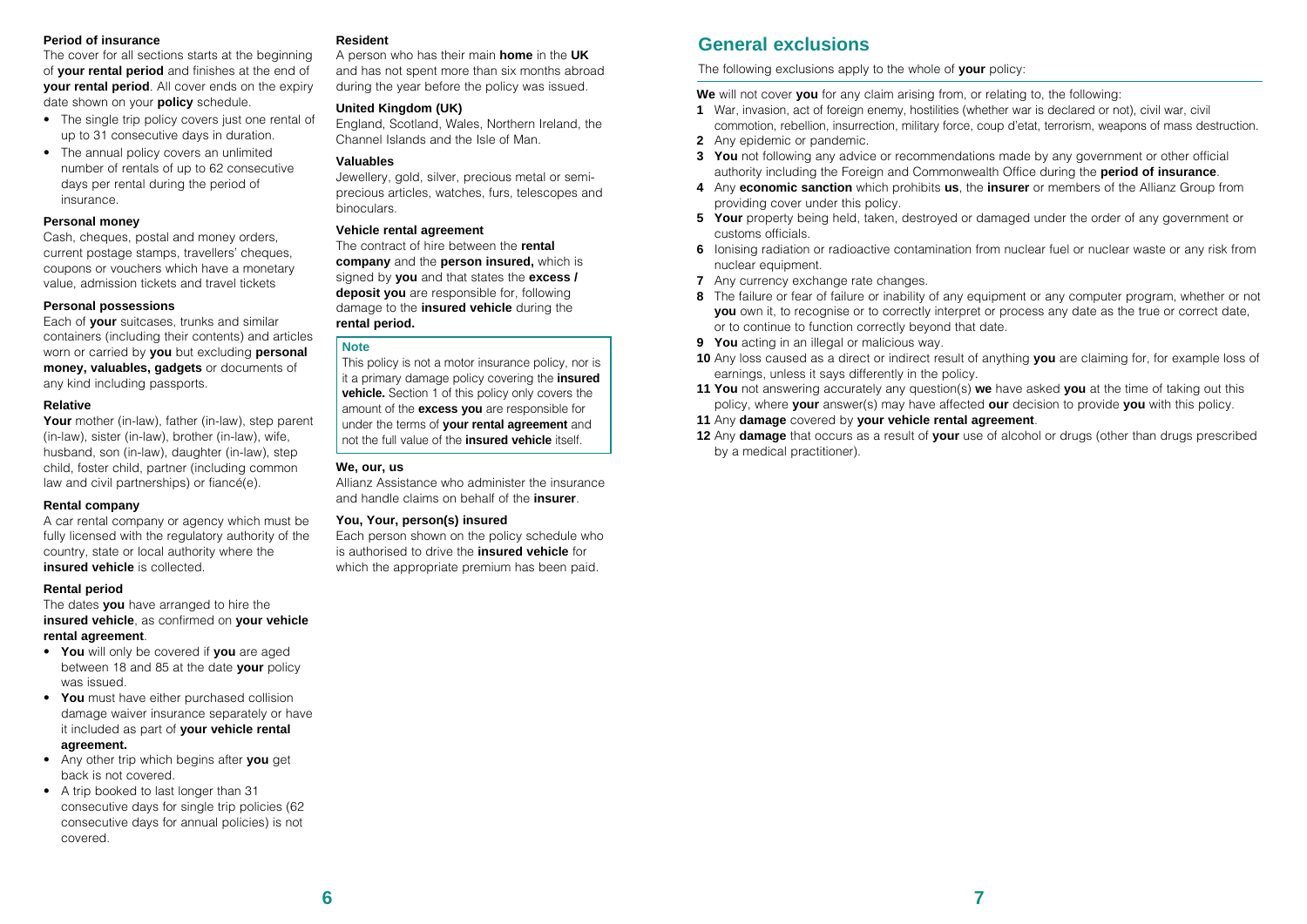# **Conditions**

The following conditions apply to the whole of **your** policy. Please read these carefully as **we** can only pay **your** claim if **you** meet these::

- **1** This policy must have been purchased prior to the commencement of **your rental period** in order to be valid.
- **2 You** must hold a valid full **UK** or internationally recognised driving licence.
- **3** This policy provides cover for one **insured vehicle** only for single trip policies and up to two **insured vehicles** for annual policies at any given time during the **period of insurance.**
- **4 You** are a **resident** of the **UK**.
- **5 You** take reasonable care to protect the **insured vehicle** and **your** property against accident, injury, loss and damage and act as if **you** are not insured and to minimise any potential claim.
- **6 You** have a valid policy schedule.
- **7 You** accept that **we** will not extend the **period of insurance**
	- for single policies if the original policy plus any extensions have either ended, been in force for longer than 62 consecutive days or **you** know **you** will be making a claim.
	- for annual policies beyond the expiry of **your** policy.
- **8 You** contact **us** as soon as possible with full details of anything which may result in a claim and give **us** all the information **we** ask for. Please see section 'Making a claim' for more information.
- **9 You** accept that no alterations to the terms and conditions of the policy, unless **we** confirm them in writing to **you**.
- **10 You** are not aged 17 or under and 86 or over at the start date of **your** policy was issued.

# **We have the right to do the following**

- **1** Cancel the policy if **you** do not tell **us** about a relevant fact or if **you** tell **us** something that is not true, which influences **our** decision as to whether cover can be offered or not. A full premium refund will be given and depending on the circumstances **we** may report the matter to the police.
- **2** Cancel the policy and make no payment if **you** make a fraudulent claim. **We** may in these instances report the matter to the Police.
- **3** Only cover **you** for the **rental period** and not issue a policy if **you** have started **your rental period**.
- **4** Take over and deal with, in **your** name, any claim **you** make under this policy.
- **5** Take legal action in **your** name (but at **our** expense) and ask **you** to give **us** details and fill in any forms, which will help **us** to recover any payment **we** have made under this policy.
- **6** Only refund or transfer **your** premium if **you** decide that the policy does not meet **your** needs and **you** have contacted **us** within 14 days from the date **you** receive **your** policy and policy schedule. **We** can recover all costs that **you** have used if **you** have not travelled or made a claim or intend to make a claim.
- **7** Not to pay any claim on this policy for any amounts covered by another insurance. In these circumstances **we** will only pay **our** share of the claim.
- **8** If **you** cancel or cut short **your rental period**:
	- all cover provided on **your** single policy will be cancelled without refunding **your** premium.
	- all cover provided on **your** annual policy for that **rental period** will be cancelled without refunding **your** premium.
- **9** Ask **you** to pay **us** back any amounts that **we** have paid to **you** which are not covered by this policy.

# **Making a claim**

# To claim call **020 8603 9652** and ask for a claim form or

Write to: CoverForYou, Vehicle Hire Excess Claims Department, PO Box 451, Feltham, TW13 9EE.

# Email: **travel.claims@allianz-assistance.co.uk**

**You** should fill in the form and send it to **us** as soon as possible with all the information and documents **we** ask for. It is essential that **you** provide **us** with as much detail as possible to enable **us** to handle **your** claim quickly. Please keep photocopies of all information **you** send **us**.

**You** will need to obtain some information about **your** claim while **you** are away. Below is a list of the documents **we** will need in order to deal with **your** claim.

# **For all claims**

- **Your** original policy schedule, **vehicle rental agreement** and travel documents showing the dates and times of travel.
- Original receipts and accounts for all out-ofpocket expenses **you** have to pay.
- Original bills or invoices **you** are asked to pay.
- Details of any other insurance **you** may have that may cover the same loss.
- As much evidence as possible to support **your** claim.
- A copy of the driving licence of the person driving the **insured vehicle** at the time of the accident.

# **Excess / Deposit reimbursement**

- Detailed account of the circumstances surrounding the event, including photographs and video evidence (if this applies).
- Full details of any witnesses, providing written statements where available.
- Detailed account of the circumstances that led to the accident / **damage** to the **insured vehicle**, including where appropriate a written police report.

# **Personal possessions/Rental vehicle key cover**

- Report the theft, damage or loss to the police within 24 hours of discovery and ask them for a written police report.
- If appropriate, **you** should also report the theft, damage or loss to **your** courier or hotel / apartment manager and ask for a written report.
- Original receipts, vouchers or other suitable evidence of purchase / ownership / value for lost, stolen or damaged **personal possessions**.
- Keep any damaged items as **we** may need to inspect them. If we make a payment, or **we** replace an item, the item will then belong to **us**. • Obtain an estimate for repair for all damaged items.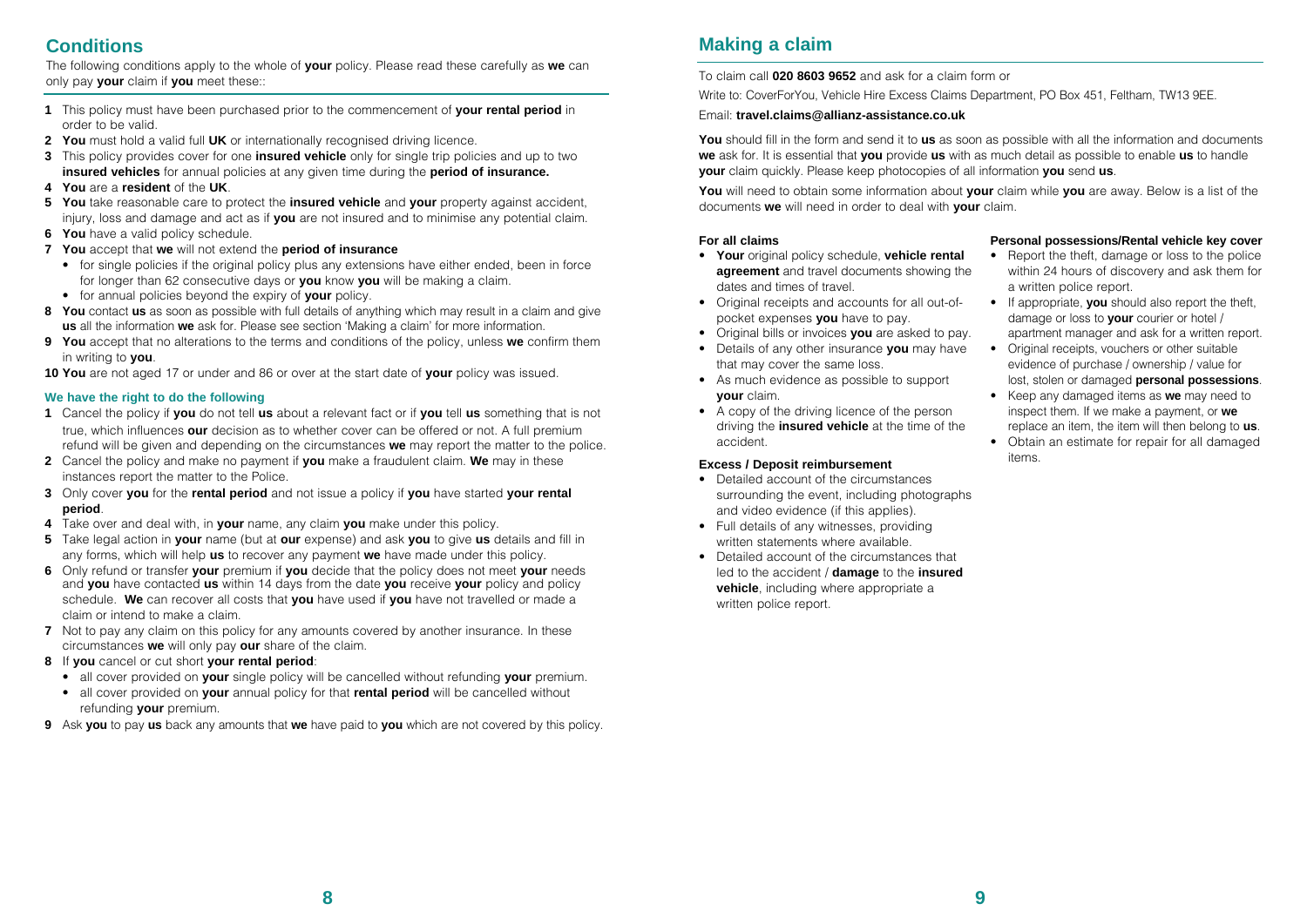# **Making a complaint**

**We** aim to provide **you** with a first class policy and service. However, there may be times when **you** feel **we** have not done so. If this is the case, please tell **us** about it so that **we** can do **our** best to solve the problem. If **you** make a complaint your legal rights will not be affected.

In the first instance, please write to

Customer Service, Allianz Assistance, 102 George Street, Croydon, CR9 6HD

# Call: **020 8603 9853**

#### Email: **customersupport@allianz-assistance.co.uk**

Please supply **us** with your name, address, policy number and claim number where applicable and enclose copies of relevant correspondence as this will help **us** to deal with **your** complaint, in the shortest possible time.

If **you** are not satisfied with our final response **you** can refer the matter to the UK Financial Ombudsman Service for independent arbitration.

# Visit: **www.financial-ombudsman.org.uk**

Write to: Financial Ombudsman Service, Exchange Tower, London E14 9SR

Call: **0800 023 4567** or **0300 123 9 123** or

Email: **complaint.info@financial-ombudsman.org.uk**

# **Excess / Deposit reimbursement - Section 1**

**We** will pay the following if the **insured vehicle** is accidentally damaged, involved in an accident or stolen during the **rental period**.

#### **Excess / deposit reimbursement**

**We** will reimburse up to **£7,500** (no more than **£10,000** within the policy year) for the accidental damage **excess / deposit** amount applied to **your** vehicle hire insurance or following damage to the **insured vehicle's** roof, tyres, wheels, windscreen, bodywork, undercarriage, exhaust or suspension.

#### **Note**

This section provides reimbursement of the **excess / deposit** that **you** are responsible for under the terms of **your vehicle rental agreement** (within the limits of this policy). It does not cover the full value of the **insured vehicle** or the actual cost of the damage to the **insured vehicle.**

# **WHAT YOU ARE COVERED FOR WHAT YOU ARE NOT COVERED FOR**

Any claim where you have not followed the terms of **your vehicle rental agreement**. The actual cost of the damage to the **insured vehicle.** 

Any claim relating to **damage** to the **insured vehicle** interior.

Mechanical failure of the **insured vehicle**. General wear and tear.

> **Please refer to the sections General exclusions, Conditions and Making a claim that also apply.**

# **Misfuelling cover - Section 2**

**We** will pay up to **£500** for each misfuel incident (up to **£1,000** in total within the policy year) for one of the following if **you** accidentally add the wrong fuel to the **insured vehicle** and it is at risk of being damaged:

- The cost to take **you**, the **insured vehicle**  and up to 8 passengers to a garage to drain the contaminated fuel and flush the fuel system; or
- The cost for a technician to attend the **insured vehicle** at the roadside to drain the contaminated fuel and flush the fuel system.

#### **WHAT YOU ARE COVERED FOR WHAT YOU ARE NOT COVERED FOR**

Claims for flushing the fuel system if the engine has been damaged by the misfuelling.

**Please refer to the sections General exclusions, Conditions and Making a claim that also apply.**